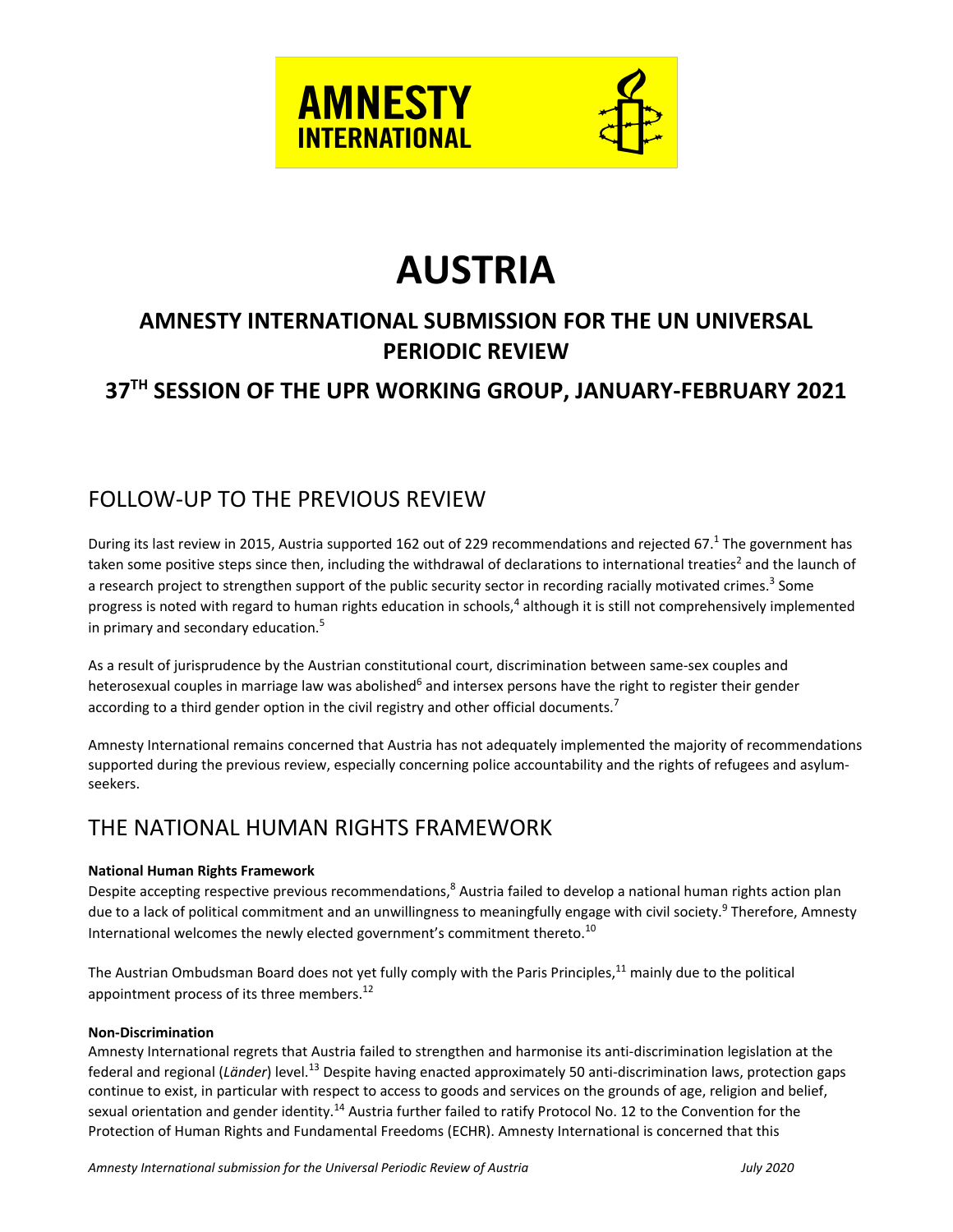fragmentation in legislation could prevent persons affected by discrimination from securing an effective remedy.

#### **Rights to Privacy and Freedom of Expression Online**

Despite Austria's efforts to promote human rights online at the international level,<sup>15</sup> the plans to introduce backdoor access to encrypted communications for law enforcement<sup>16</sup> and to roll out a pilot phase for law enforcement's use of facial recognition technology by the end of 2020<sup>17</sup> raise severe concerns. These initiatives could have a chilling effect on the rights to privacy, freedom of expression and peaceful assembly, and uncertainties remain regarding adequate safeguards for individuals and how and what data would be used.<sup>18</sup>

Amnesty International is further concerned about the rise in hate speech and advocacy of violence online. Notably, during the first couple of weeks of the COVID-19 pandemic, hate speech targeting asylum-seekers and refugees saw <sup>a</sup> significant increase.<sup>19</sup> Amnesty International is concerned that despite the establishment of an expert group on hate speech by the Minister of Justice in 2020, Austria failed to adequately address advocacy of hatred and violence online, including by adopting positive measures to protect individuals and to counter stereotypes and discrimination.

#### **Rights of Refugees and Asylum-Seekers**

Since 2015, parliament has passed several laws that raise concerns with respect to the rights of refugees and asylumseekers.<sup>20</sup>

Amnesty International is concerned about the quality of asylum procedures, in particular as <sup>a</sup> high number of cases, especially concerning asylum-seekers from Afghanistan, were overturned by the federal administrative courts on appeal.<sup>21</sup> In this respect, concerns exist that the law establishing the Federal Agency for the Provision of Care and Support, $^{22}$  which will be embedded in the organizational structure of the Ministry of Interior, will exacerbate this issue, as the Federal Agency will provide legal counselling and representation in asylum proceedings in first and second instance as of January 2021.<sup>23</sup> Thus, it will replace independent counselling provided by civil society organizations, with the result that the authority deciding in asylum claims in first instance and the agency providing legal counselling and representation will both be embedded in the Ministry of Interior. This could have repercussions on the fairness of asylum procedures and the right to seek and enjoy asylum, as legal counsellors might face situations of conflict of interest.<sup>24</sup>

Amnesty International is also concerned about the government'<sup>s</sup> proposal to develop <sup>a</sup> legal basis for the administrative detention of asylum-seekers, i.e. detention for the preventive protection of public security (*'Sicherungshaft'*). <sup>25</sup> While the exact content of this proposal remains unclear, such <sup>a</sup> provision would likely undermine the rights to liberty and to <sup>a</sup> fair trial, the presumption of innocence and the principle of legality.<sup>26</sup>

#### **Social Security**

Amnesty International regrets that Austria failed to ratify the Optional Protocol to the International Covenant on Economic, Social and Cultural Rights (OP-ICESCR) and that the ICESCR is not yet given full effect in national legislation.<sup>27</sup>

Concerns exist regarding the Fundamental Law on Social Assistance<sup>28</sup> that foresees caps on social aid benefits for adults based on the equalisation supplement ('*Ausgleichszulage'*), instead of guaranteeing <sup>a</sup> minimum level of cash and in-kind benefits to ensure a life with dignity.<sup>29</sup> This violates the obligation to progressively realise economic, social and cultural rights and the principle of non-retrogressive measures.<sup>30</sup> Moreover, its Section 4 foresees that persons entitled to subsidiary protection status are only eligible for core elements of social aid benefits that do not exceed the level of social assistance granted to asylum-seekers (so-called *'Grundversorgung'*). This violates Austria'<sup>s</sup> obligation to ensure nondiscriminatory access to social security and European Union legislation.<sup>31</sup>

### PROMOTION AND PROTECTION OF HUMAN RIGHTS ON THE GROUND

#### **Justice System including Detention**

Amnesty International welcomes the government'<sup>s</sup> overall plans to reform the justice system and the announcement to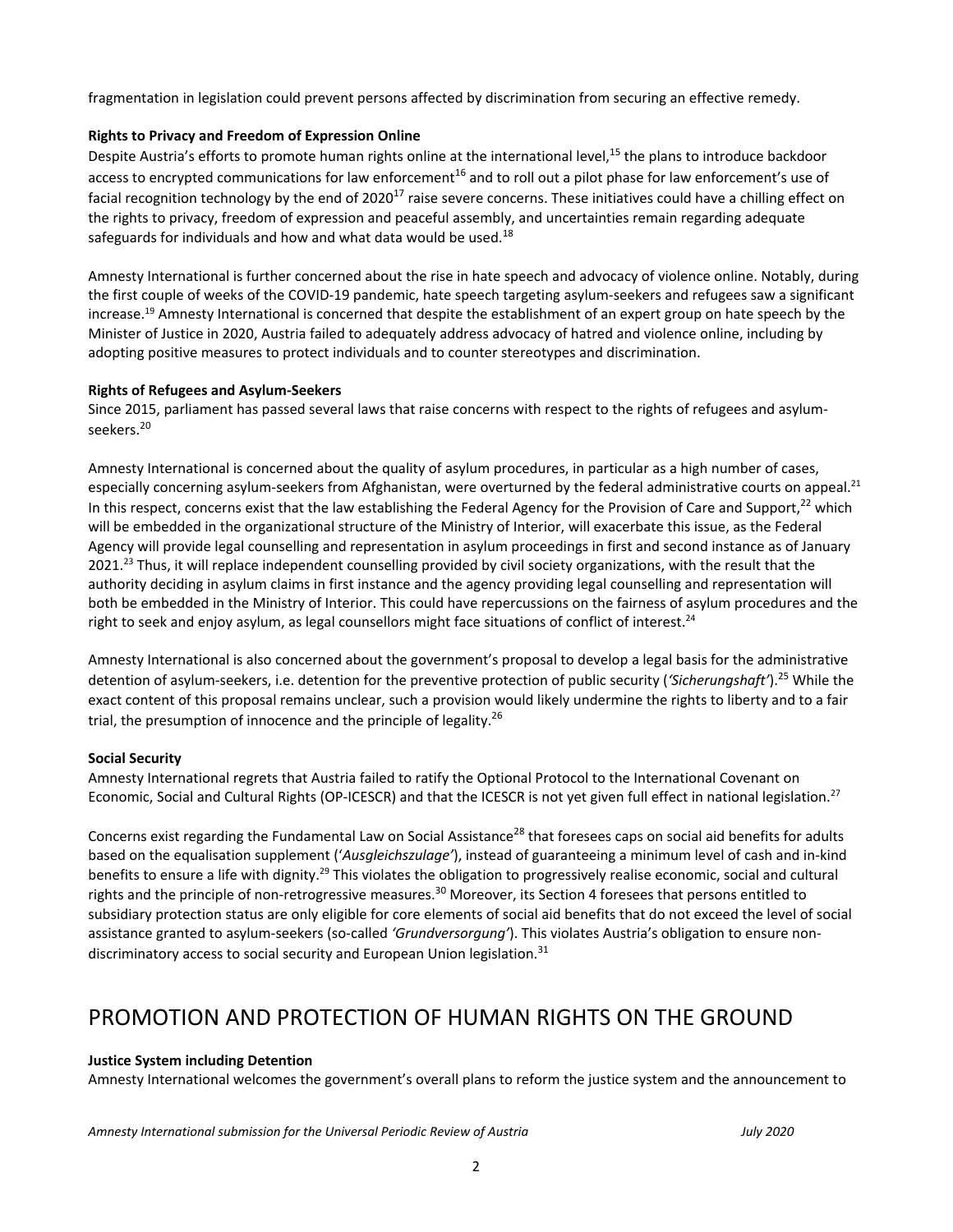increase its budget. However, <sup>a</sup> recent statement by the Chancellor, questioning the independence of the Public Prosecutor'<sup>s</sup> Office for Economic Crimes and Corruption, was criticised by judges and prosecutors' associations alike as an attack on the independence of the justice system.<sup>32</sup>

Serious concerns exist regarding the state of the justice system and the prison conditions, including overpopulation that has led to rising violence.<sup>33</sup> In the context of the COVID-19 pandemic, detainees' contacts with the outside world were restricted and new inmates were isolated for 14 days, which exacerbated anxiety and frustration among detainees. Moreover, monitoring visits by the national prevention mechanism were suspended. While experts recommended considering alternatives to detention,<sup>34</sup> the Minister of Justice announced that the start of new prison terms would be delayed.<sup>35</sup>

Amnesty International is particularly concerned about the system of preventive measures of detention for offenders with mental illness. Despite recommendations by <sup>a</sup> working group and <sup>a</sup> reform proposal, Austria failed to achieve any progress since its last review. The possibility of ordering preventive measures of detention for an indefinite period of time, including for juveniles, raises concerns with regard to the right to liberty and security,<sup>36</sup> especially as this could result in life-long detention.<sup>37</sup> Though preventive measures of detention are judicially reviewed on an annual basis, the quality of psychiatric assessments, which are key thereto, is often poor.<sup>38</sup> Concerns further remain that offenders with mental illness often do not have adequate access to medical treatment, when accommodated in special wards in regular prisons.

Moreover, Amnesty International is concerned about reports of ineffective procedural safeguards in police detention and during interrogation, notably the lack of legal assistance.<sup>39</sup> Several concerns also remain regarding the deprivation of liberty of older persons in care homes, including the serious shortages of qualified staff and <sup>a</sup> worrisome use of medication as <sup>a</sup> result thereof. This might hinder <sup>a</sup> human-rights based approach in the provision of care of older persons. 40

#### **Police Accountability**

Amnesty International is concerned about the persistent failure to independently and effectively investigate allegations of excessive use of force and ill-treatment by the police.<sup>41</sup> To date, Austria has failed to establish an independent investigations and complaints mechanism.<sup>42</sup> Hence, victims continue to face barriers in reporting cases of ill-treatment and other forms of abuse, including when such violations are racially motivated, and consequently they are not able to obtain an effective remedy and reparation.

Obstacles also remain in identifying perpetrators in cases of ill-treatment and excessive use of force, since law enforcement officials are still not required to wear identification badges. Amnesty International is further concerned that cases of ill-treatment and excessive use of force by the police in May 2019 have not been effectively evaluated to take adequate preventive measures.<sup>43</sup>

Further concerns remain with regard to the number of reported cases of ethnic profiling and racial discrimination by police officials. 44

#### **Refugees and Asylum-Seekers**

The government rigorously implemented its policy to accelerate returns of rejected asylum seekers, including by extending the list of safe countries of origin.<sup>45</sup> By prioritising the deportation, in particular of Afghan nationals, Austria violates the principle of *non-refoulement*. 46 Rejected asylum seekers who cannot be returned to their countries of origin are accommodated in return centres. In 2019, the remote locations and poor housing conditions of these centres prompted an inquiry by the Ministry of Interior in cooperation with UNHCR.<sup>47</sup> However, the majority of recommendations are still awaiting implementation.<sup>48</sup>

Concurrently, Austria adopted <sup>a</sup> more restrictive policy vis-à-vis persons with subsidiary protection status by increasing the waiting period for family reunification, including for unaccompanied minors, from one to three years. Amnesty International is concerned that this policy infringes international human rights law.<sup>49</sup>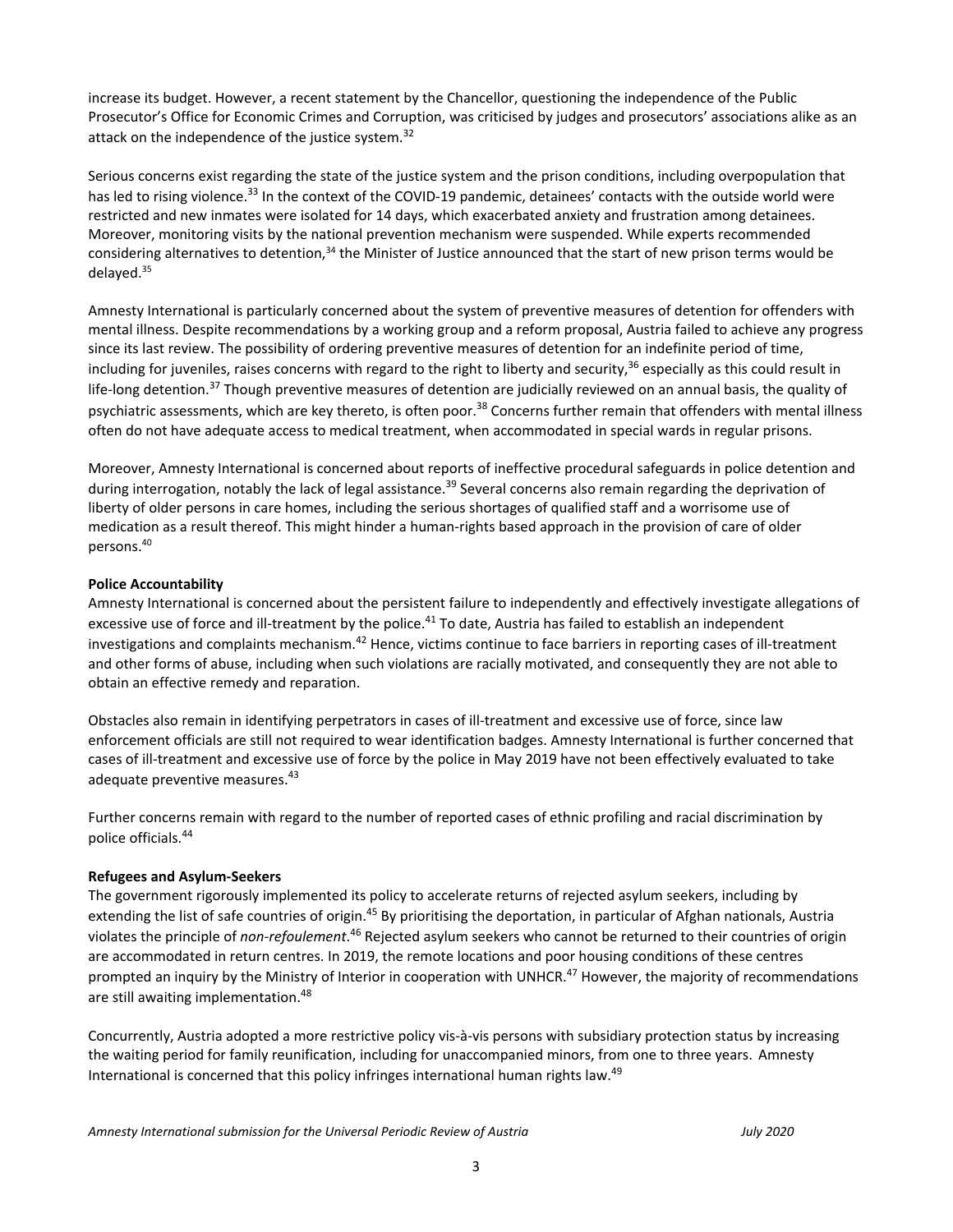Moreover, Amnesty International regrets to note that Austria'<sup>s</sup> humanitarian admission programme, accepting 1,900 Syrian refugees, ended in 2017 without any further political commitment.<sup>50</sup> In this respect, it is disappointing that during the COVID-19 pandemic, Austria refused to relocate asylum-seekers from the Greek Islands in spring 2020 and reportedly impeded the submission of asylum claims at the Austrian border.<sup>51</sup>

#### **Women'<sup>s</sup> and Girls' Rights**

Amnesty International is concerned about the high number of femicides<sup>52</sup> and the government's continuous failure to provide sufficient financial and human resources to ensure wide access to women'<sup>s</sup> support services and to improve the work with perpetrators, such as anti-violence trainings.<sup>53</sup> Concerns further exist regarding the Protection against Violence Act<sup>54</sup> that imposes on medical professionals the obligation to report suspected cases of rape to law enforcement agencies. This coupled with the already scarce resources of the judiciary might have repercussions for the protection of women and girls against violence. 55

Amnesty International is concerned about remaining barriers in accessing affordable and safe abortion medical services for pregnant persons throughout Austria, and continues to monitor closely developments with regard to two respective citizens' initiatives. 56

Concerns further exist regarding the Anti-Face-Veiling Act, which bans full-face coverings in public<sup>57</sup> and an amendment to the School Education Law<sup>58</sup> that prohibits children under 10 years of age from wearing religiously or ideologically influenced clothing that fully covers their head in schools.<sup>59</sup> This ban violates the rights to freedom of expression and to freedom of religion or belief of Muslim women and girls, and the principle of non-discrimination,<sup>60</sup> and may well result in even greater isolation and barriers to accessing services essential to enjoying social and economic rights. Amnesty International recalls that all women and girls should be able to wear clothing that expresses their identity or beliefs, free from coercion by the state or private actors.

### RECOMMENDATIONS FOR ACTION BY THE STATE UNDER REVIEW

#### **Amnesty International calls on the government of Austria to:**

#### *International and Regional Treaties and other Instruments*

- Ratify the International Convention on the Protection of the Rights of All Migrant Workers and Members of their Families; the Optional Protocol to the Convention on the Rights of the Child on <sup>a</sup> communications procedure; the OP-ICESCR; Protocol No. 12 to the ECHR; and the Additional Protocol on Xenophobia and Racism to the Convention on Cybercrime;
- Endorse and implement the United Nations Compact for Safe, Orderly and Regular Migration.

#### *Human Rights Education*

- Make human rights education compulsory in primary and secondary education and provide adequate training courses on human rights education for teachers;
- $\mathbf{u}$  . Raise awareness and support the integration of human rights into key areas of school life as part of <sup>a</sup> wholeschool approach to human rights education.

#### *National Human Rights Framework*

- ■ Develop a national human rights action plan in line with OHCHR guidelines<sup>61</sup> that sets concrete and measurable objectives and ensures meaningful participation of civil society;
- Ensure that the Austrian Ombudsman Board fully complies with the Paris Principles and has sufficient human and financial resources to perform its role independently.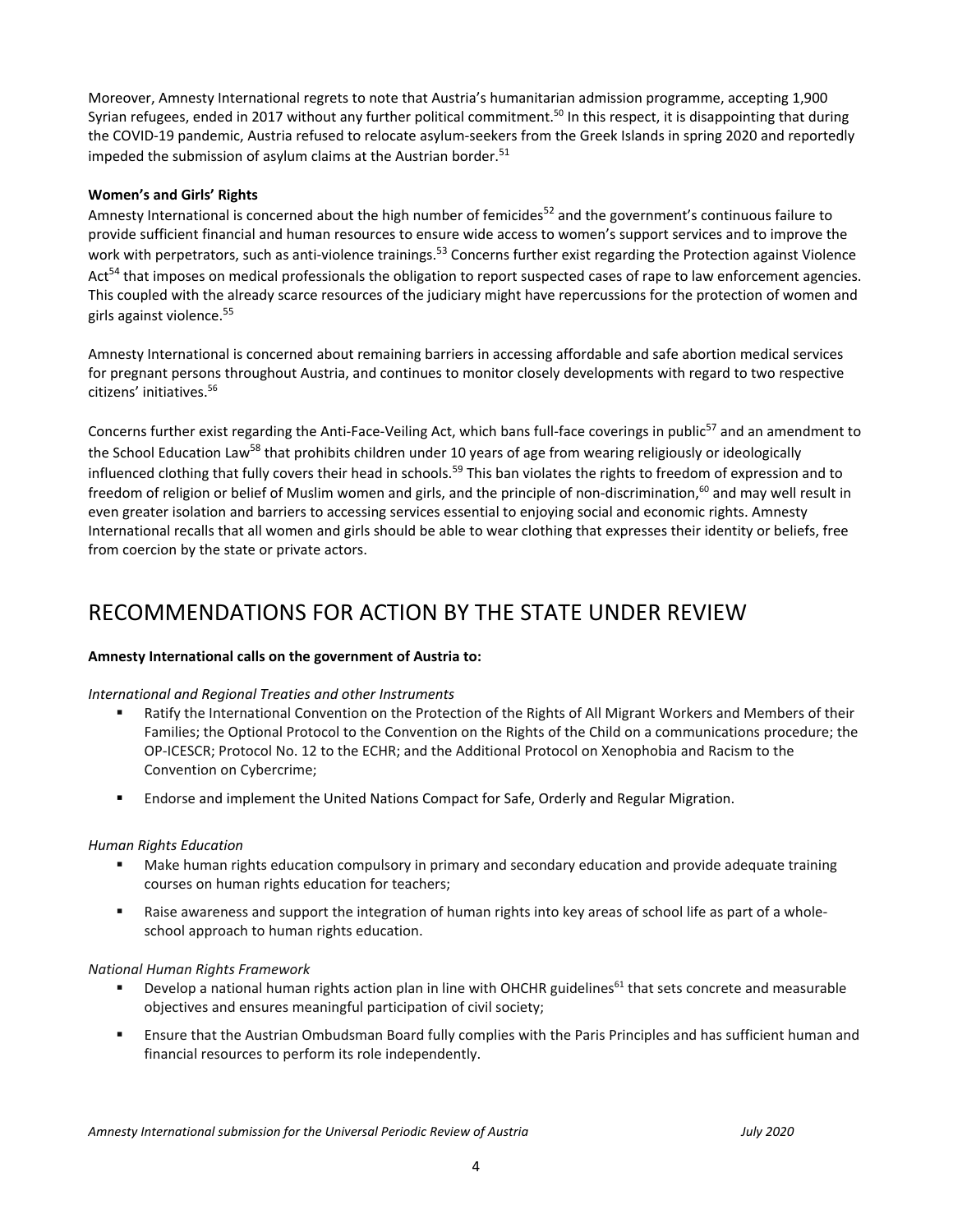#### *Non-Discrimination*

- П Ensure equal protection from all forms of discrimination, including by harmonising national legislation and extending its scope to include protected grounds, such as age, religion and belief, sexual orientation, and gender identity, in particular in the context of access to goods and services;
- $\mathbf{u} = \mathbf{0}$  Ensure that the prosecution and the police have adequate resources, tools and skills to effectively identify and investigate hate crimes and advocacy of national, racial or religious hatred that constitutes incitement to discrimination, hostility or violence, and are provided with adequate training;
- $\blacksquare$  Collect disaggregated data on hate crimes at all levels, including reporting, investigation, prosecution and sentencing, while ensuring data protection and regular reviews to assist in the development of policies to combat hate crimes.

#### *Rights to Privacy and Freedom of Expression Online*

- $\blacksquare$ Refrain from enacting any legislation that would allow for backdoor access to encrypted communications;
- $\mathbf{u} = \mathbf{u}$  Implement adequate legislation in line with international human rights law to address advocacy of national, racial or religious hatred that constitutes incitement to discrimination, hostility or violence as well as violence and abuse online;
- $\mathbf{u} = \mathbf{u}$  Strengthen support for those that have experienced violence and abuse, including online, and invest in capacity building and training of law enforcement bodies and respective public awareness raising campaigns.

#### *Rights of Refugees and Asylum-Seekers*

- n Repeal Sections 2(1)2 and 24(1) of the Federal Act on the Establishment of <sup>a</sup> Federal Agency for the Provision of Care and Support in order to ensure adequate and independent legal assistance;
- $\mathbf{u}$  . Revise Section 35(2) of the Asylum Act in line with international human rights law and grant the right to family reunification without undue restrictions, in particular to unaccompanied minors;
- $\blacksquare$  Refrain from forcibly returning anyone to countries where there is <sup>a</sup> risk of *non-refoulement* or where they would be at risk of torture or other ill-treatment as defined under international human rights law;
- $\mathbf{r}$ Reinstate humanitarian admission programmes in cooperation with UNHCR.

#### *Social Security*

- Give full effect to the ICESCR in national legislation;
- $\mathbf{B} \in \mathbb{R}^n$  Repeal Section 4 and revise Section 5 of the Fundamental Law in light of the principle of progressive realisation and non-discrimination.

#### *Justice System including Detention*

- П End prison overcrowding by ensuring prisons are provided with adequate financial resources to fulfil their aim of rehabilitation and social reintegration, and consider alternatives to detention;
- $\blacksquare$  Reform the preventive measures of detention in accordance with international standards and take into account the recommendations by the working group in 2015 and the draft law on Detention of Mentally-Ill Defenders of 2017;
- $\blacksquare$  Improve the quality of psychiatric assessments in the context of preventive measures of detention by developing common criteria and standards for such assessments;
- $\blacksquare$  Refrain from accommodating offenders with mental illness in correctional institutions; specific therapeutic centres meet the psychiatric needs more adequately; and avoid preventive measures of life-long detention;
- $\blacksquare$ Refrain from adopting laws that establish administrative detention for the protection of public security, and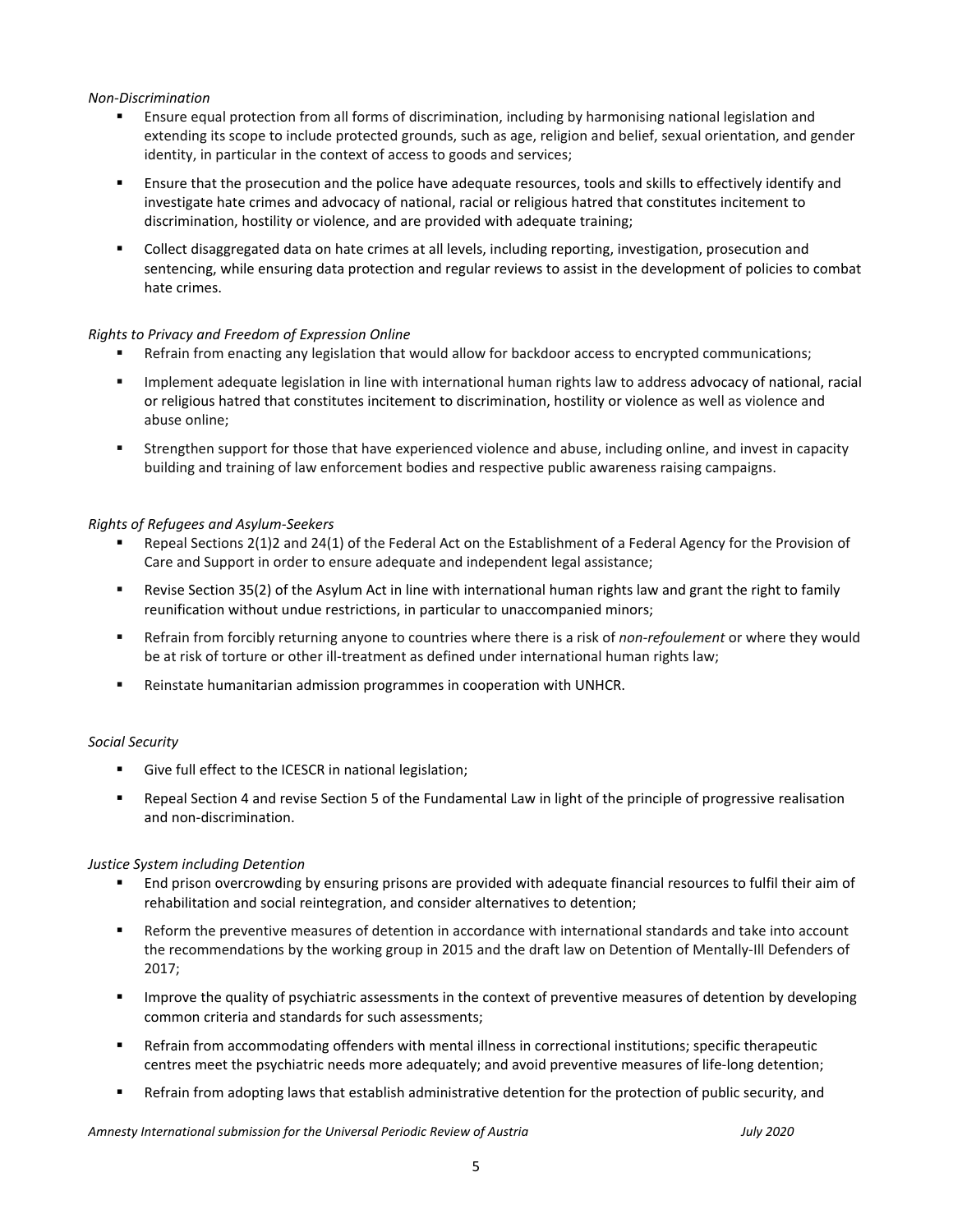ensure that detainees are charged with <sup>a</sup> recognizable criminal offence and tried in accordance with international standards, or released;

 Ensure that persons under criminal investigation are promptly and effectively informed about procedural safeguards, notably the right to legal assistance.

#### *Police Accountability*

- П Establish an independent and effective investigations and complaints mechanism to address allegations of torture and other ill-treatment and other forms of abuse by the police, and ensure it has <sup>a</sup> broad and strong mandate;
- $\mathbf{r}$  Ensure that all allegations of human rights violations by police officers are effectively investigated and appropriately prosecuted and that victims have full access to remedy and reparation;
- $\mathbf{u}$  . Require all police officers to wear individual identification badges;
- $\mathbf{u} = \mathbf{u}$  Amend Section 35 (1) subparagraph 2 lit (a) of the Security Policy Act to ensure that police officers do not carry out identity checks in <sup>a</sup> discriminatory manner and provide adequate training to prevent ethnic profiling.

#### *Women'<sup>s</sup> and girls' rights*

- Ensure survivors of sexual violence and abuse have unrestricted access to women'<sup>s</sup> shelters and provide adequate financial and human resources to women'<sup>s</sup> support services, including for effective victim protection;
- $\mathbf{u} \in \mathbb{R}^n$  Repeal the reporting obligation for medical professionals in the Protection against Violence Act and ensure medical and health professionals are adequately trained to provide necessary support and information about reporting;
- $\mathbf{r}$  Ensure full and non-discriminatory access to affordable and safe abortion medical services, including postabortion care, for all persons concerned and remove any remaining barriers in accessing abortion services, including by fully decriminalising abortion in the Criminal Code;
- a li Repeal the Federal Law on the Prohibition of Face Covering in Public and consider repealing Section 43a of the School Education Act.

<sup>1</sup> Human Rights Council, *Report of the Human Rights Council on its thirty-first session*, A/HRC/31/12, para 741 ff. Notably, Austria did not submit <sup>a</sup> mid-term report to the Office of the High Commissioner for Human Rights (OHCHR).

<sup>&</sup>lt;sup>2</sup> A/HRC/31/12 Add. 1, para 2, Recommendations 141.16 (Spain), 141.17 (Netherlands);

Austria notified the Secretary-General on 26 November 2018 of its decision to withdraw the declaration made upon ratification in respect of article 5 of the Convention against Torture and Other Cruel, Inhuman or Degrading Treatment or Punishment, available at <https://indicators.ohchr.org/>

<sup>3</sup> See Ministry of Interior, Project "*Expanded, systematic hate crime data collection and reporting of the Austrian Police*", available at <https://www.bmi.gv.at/408/Projekt/start.aspx>. However, to date the police in Austria only collects crimes that are ideologically, religiously motivated and extremist in nature. This applies in particular in the context of right-wing extremism.

See A/HRC/31/12, Recommendations 139.55 (Norway), 139.102 (Iceland), 139.79 (United Kingdom of Great Britain and Northern Ireland); see also A/HRC/31/12 A/HRC/31/12, Recommendations 139.45 (Senegal), 139.43 (China), 139.70 (Pakistan), 139.74 (Morocco),

<sup>139.41</sup> (Plurinational State of Bolivia), 139.56 (Azerbaijan), 139.76 (Bahrain), 139.71 (Namibia), 139.50 (Costa Rica)

<sup>4</sup> A/HRC/31/12, Recommendations 139.113 (Georgia), 141.29 (Morocco), 139.22 (Viet Nam)

<sup>5</sup> Human rights education is incorporated in the school subject "political education" and much depending on the teacher'<sup>s</sup> individual commitment. Moreover, the school subject "political education" is still not mandatory in primary education. It was strengthened, however, in sixth grade by incorporating it into the school subject 'history and social studies'.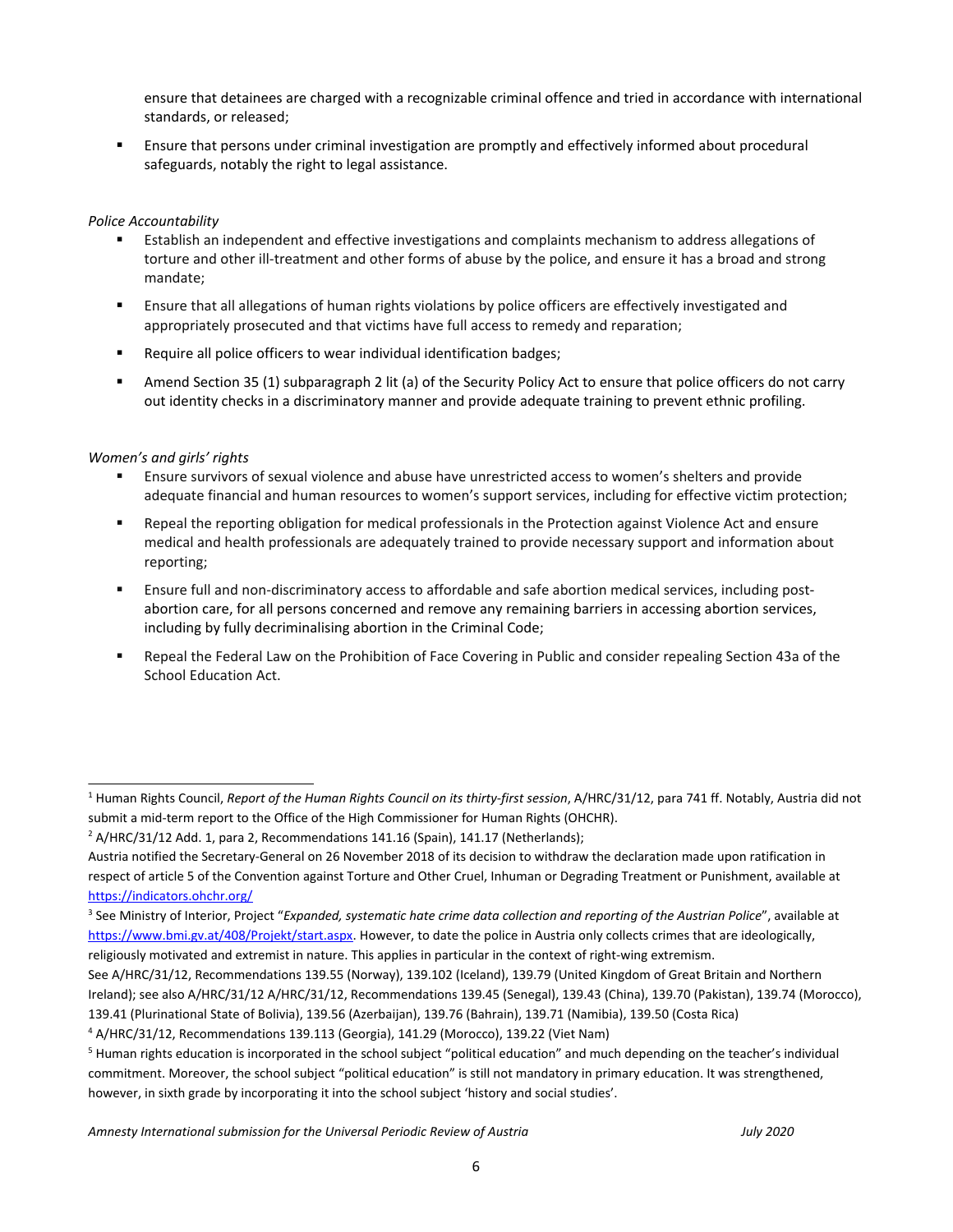6 Austrian Constitutional Court, G 258-259/2017-9, 04.12.2017

Cf. A/HRC/31/12, Add. 1, Recommendations 141.53 (Denmark), 141.54 (Iceland), 141.55 (Ireland), 141.56 (Netherlands), 141.57 (United Kingdom of Great Britain and Northern Ireland)

7 Austrian Constitutional Court, G 77/2018, 29 June 2018

<sup>8</sup> A/HRC/31/12, Recommendations 139.12 (Timor Leste), 139.13 (Georgia), 139.14 (Sudan), 139.15 (Democratic Republic of the Congo), 139.16 (India), 139.17 (Republic of Moldova)

9 The development of <sup>a</sup> national human rights action plan ended in 2016. The Government'<sup>s</sup> programme of work 2017 – 2022 did not include <sup>a</sup> reference to it. While some civil society organizations did participate in the process from the beginning, Amnesty International jointly with two other organizations decided to withdraw from the process in 2016, when it became apparent that civil society's recommendations were not meaningfully addressed. A motion for resolution by members of parliament to invigorate the process and recommence developing such an action plan was not followed through.

10 Austrian Government'<sup>s</sup> programme of work <sup>2020</sup> – <sup>2024</sup> entitled '*Aus Verantwortung für Österreich'*, <sup>p</sup> 212, <https://www.bmoeds.gv.at/dam/jcr:dde225f7-4a3b-4ca4-8c24-5e8683221d50/Regierungs%C3%BCbereinkommen.pdf>

11 United Nations General Assembly, resolution 48/134, UN Doc. A/RES/48/134, 20 December 1993, *Principles relating to the Status of National Institutions (The Paris Principles*); UN Doc. A/HRC/31/12, Recommendations 139.7 (Croatia), 139.8 (Egypt), 139.9 (Indonesia), Add. 1, para 2, 141.27 (India), 139.10 (Germany), 139.11 (Hungary); UN Committee on the Elimination of Discrimination against Women, Concluding Observations: Austria, CEDAW/C/AUT/CO/9, 30 July 2019, para 17

 $^{12}$  The three members of the Austrian Ombudsman Board (AOB) are elected for a six-year term, with the possibility of re-election. While the candidates must be eligible to the National Council, have knowledge in the field of the organization and functioning of administration and in the area of human rights compliance, there is neither <sup>a</sup> public hearing of the candidates nor <sup>a</sup> possibility of participation by civil society. On the contrary, the three members of the AOB are appointed by the three parties with the highest number of seats in the National Council and subsequently, elected by the National Council. Consequently, politicians with respective party membership are selected for office. Moreover, the current appointment of three men disregards the importance of gender equality.

<sup>13</sup> Austria's highly fragmented anti-discrimination legislation has been criticized by international committees, including the European Commission against Racism and Intolerance, Conclusions on the Implementation of the Recommendations in respect to Austria, CRI (2018)21, adopted on 21 March 2018.

<sup>14</sup> UN Committee on the Elimination of Discrimination against Women, Concluding Observations: Austria, UN Doc. CEDAW/C/AUT/CO/9, 30 July 2019, para 10 – 11; UN Committee on Economic, Social and Cultural Rights, List of Issues prior to submission of the fifth periodic reports of Austria, UN Doc. E/C.12/AUT/QPR/5, para 14; UN Doc. A/HRC/31/12 and A/HRC/31/12 Add. 1, Recommendations 141.30 (Switzerland), 141.33 (Rwanda), 131.35 (Trinidad and Tobago), 141.20 (Czech Republic), 141.21 (Namibia), 141.22 (Ecuador), 141.23 (Finland), 141.45 (Bahrain), 141.24 (India), 141.18 (Belgium), 141.19 (Uruguay), 141.34 (Canada), 141.32 (Bulgaria), 141.36 (Germany), <sup>15</sup> For instance, Austria has been part of the core group of states in the adoption of the UN Human Rights Council resolution on the right to privacy in the digital age, UN Doc. A/HRC/34/L.7/R.1 and A/HRC/RES/42/15

16 Austrian Government'<sup>s</sup> programme of work <sup>2020</sup> – <sup>2024</sup> entitled '*Aus Verantwortung für Österreich'*, <sup>p</sup> 216,

<https://www.bmoeds.gv.at/dam/jcr:dde225f7-4a3b-4ca4-8c24-5e8683221d50/Regierungs%C3%BCbereinkommen.pdf>; Amnesty International Austria, Submission to the Security Package, 27 March 2018, [https://www.amnesty.at/presse/sicherheitspaket-bittere](https://www.amnesty.at/presse/sicherheitspaket-bittere-pille-mit-massiven-nebenwirkungen/)[pille-mit-massiven-nebenwirkungen/](https://www.amnesty.at/presse/sicherheitspaket-bittere-pille-mit-massiven-nebenwirkungen/) (in German only); Constitutional Court of Austria, G 72-74/2019, G 181-182/2019, 11 December 2019 declaring the provision allowing for surveillance of encrypted communications that was established by Security Package to be unconstitutional.

<sup>17</sup> Minister of Interior, 1193/AB regarding 1183/J (XXVII. GP), 4 May 2020,

[https://www.parlament.gv.at/PAKT/VHG/XXVII/AB/AB\\_01193/imfname\\_795341.pdf](https://www.parlament.gv.at/PAKT/VHG/XXVII/AB/AB_01193/imfname_795341.pdf); Barbara Wimmer, FutureZone, *Polizei verschiebt Start der Gesichtserkennung*, 3 December 2019, [https://epicenter.works/content/gesichtserkennung-in-oesterreich-woher-stammen](https://epicenter.works/content/gesichtserkennung-in-oesterreich-woher-stammen-die-daten)[die-daten](https://epicenter.works/content/gesichtserkennung-in-oesterreich-woher-stammen-die-daten)

18 Epicentre.works, *Gesichtserkennung in Österreich: Woher stammen die Daten*?, <sup>17</sup> July 2019,

<https://epicenter.works/content/gesichtserkennung-in-oesterreich-woher-stammen-die-daten>; der Standard, *Gesichtserkennungs-Software für Polizei kostet 450.000 Euro*, 25 June 2019,

<https://www.derstandard.at/story/2000105431728/gesichtserkennungssoftware-fuer-polizei-kostet-450-000-euro>

19 Zivilcourage & Anti-Rassimus-Arbeit (ZARA), *Rassismus Report* 2019,

[https://www.zara.or.at/de/wissen/aktuelles/n/pressemeldungen/kPbdJXoUO/Pressestatement:\\_Rassismus\\_Report\\_2019](https://www.zara.or.at/de/wissen/aktuelles/n/pressemeldungen/kPbdJXoUO/Pressestatement:_Rassismus_Report_2019)

*Amnesty International submission for the Universal Periodic Review of Austria July 2020*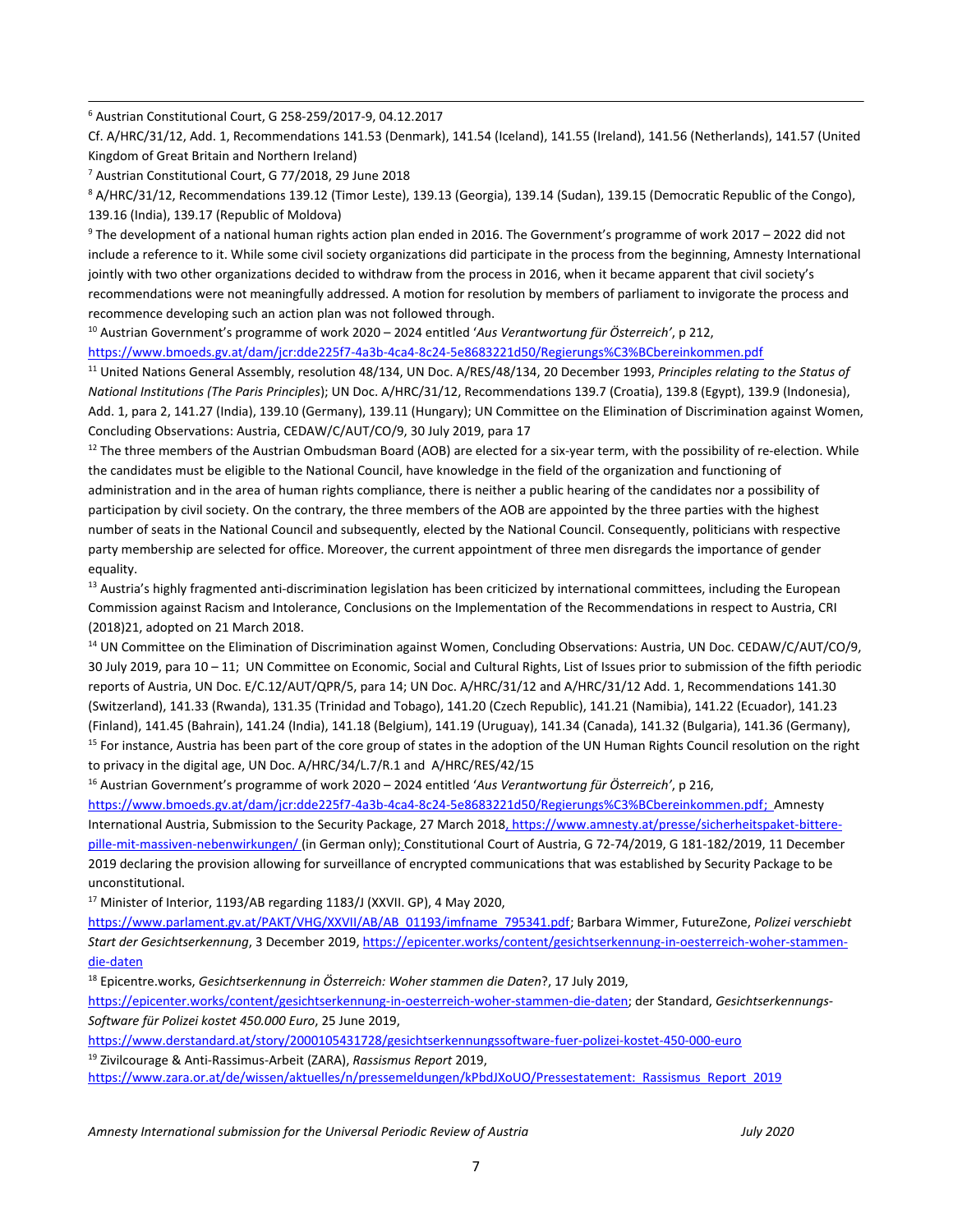$^{20}$  A/HRC/31/12, Recommendations 139.122 (Sweden), 139.123 (Plurinational State of Bolivia), 139.125 (Albania), 139.126 (Holy See),

139.124 (United States of America), 139.128 (Brazil), 139.20 (Russian Federation), 141.68 (Pakistan)

Notably, in 2018, there were 13,746 asylum applications in total. In comparison, in 2015 the total number of was 88,340. In 2018, the number of deportations was 4,661, whereas in 2015, there were 3,278 deportations. Office of the High Commissioner for Human Rights, Report of mission to Austria 15 – 18 October 2018, <https://www.ohchr.org/Documents/Countries/AT/AustriaReport.pdf>

 $^{21}$  In the first three quarters of 2019, 5.650 decisions concerning asylum-seekers were overruled in second instance. In 2017, 42 per cent of negative decisions concerning asylum-seekers from Afghanistan were reversed in second instance. See also Minister of Interior, 186/AB regarding 155/J (XXVII.GP), 3 January 2020,

[https://www.parlament.gv.at/PAKT/VHG/XXVII/AB/AB\\_00186/imfname\\_777092.pdf](https://www.parlament.gv.at/PAKT/VHG/XXVII/AB/AB_00186/imfname_777092.pdf)

<sup>22</sup> Federal Act on the Establishment of a Federal Agency for the Provision of Care and Support (BGBl. I No 53/2019)

<sup>23</sup> Please note that January 2021 is a preliminary date only, as the exact date depends on the date of termination of the contract by the Minister of Justice.

<sup>24</sup> Section 13 (1) of the Federal Act on the Establishment of a Federal Agency for the Provision of Care and Support (BGBl. I No 53/2019); Amnesty International, Position Paper on the establishment of a federal agency for the provision of care and support, 2019 (in German only), [https://www.amnesty.at/media/5423/amnesty\\_stellungnahme\\_bundesbetreuungsagentur.pdf](https://www.amnesty.at/media/5423/amnesty_stellungnahme_bundesbetreuungsagentur.pdf); Wirkungsorientierte Folgenabschätzung, BBU-Gesetz, 594 der Beilagen XXVI. GP – Regierungsvorlage – Vorblatt und WFA, p 5,

[https://www.parlament.gv.at/PAKT/VHG/XXVI/I/I\\_00594/fname\\_748858.pdf](https://www.parlament.gv.at/PAKT/VHG/XXVI/I/I_00594/fname_748858.pdf); Parliamentary Inquiry 1096/J, 20 June 2018 (XXVI.GP), Parliamentary Inquiry 3346/J-BR/2018, 6 February 2018 and subsequent Response by the Federal Ministry of Constitutional Affairs, Reforms, Deregulation and Justice, 3186/AB-BR/2018, 6 April 2018; see OHCHR, Mission report on Austria, 2018, paras 7, 33, <https://www.ohchr.org/Documents/Countries/AT/AustriaReport.pdf>

25 Austrian Government'<sup>s</sup> programme of work <sup>2020</sup> – <sup>2024</sup> entitled '*Aus Verantwortung für Österreich'*, <sup>p</sup> 199,

<https://www.bmoeds.gv.at/dam/jcr:dde225f7-4a3b-4ca4-8c24-5e8683221d50/Regierungs%C3%BCbereinkommen.pdf>

<sup>26</sup> Depending on the exact content, the provision could require a constitutional amendment, which would constitute a restriction of fundamental rights as guaranteed under the Austrian constitution for the first time since 1945.

27 See UN Committee on Economic, Social and Cultural Rights, *Concluding Observations on the fourth periodic report of Austria*, 13 December 2013, UN Doc. E/C. 12/AUT/CO/4, para 5

28 Fundamental Law on Social Assistance, BGBl. I No 41/2019

<sup>29</sup> Section 5 of the Fundamental Law on Social Assistance, BGBl. I No 41/2019

30 See Amnesty International, *Position Paper on the Fundamental Law on Social Assistance*, 2019,

[https://www.amnesty.at/media/4791/amnesty\\_stellungnahme-sozialhilfegesetz\\_jaenner-2019.pdf](https://www.amnesty.at/media/4791/amnesty_stellungnahme-sozialhilfegesetz_jaenner-2019.pdf) (in German only); UN Committee on Economic, Social and Cultural Rights, *Concluding observations on the fourth periodic report of Austria*, UN Doc. E/C.12/AUT/CO/4, 13 December 2013, para 17; Constitutional Court of Austria, G 164/2019-25, G 171/2019-24, 12 December 2019

<sup>31</sup> Section 4 of the Fundamental Law on Social Assistance; Article 29 of the Directive 2011/95/EU of the European Parliament and of the Council of 13 December 2011 on standards for the qualification of third-country nationals or stateless persons as beneficiaries of international protection, for <sup>a</sup> uniform status for refugees or for persons eligible for subsidiary protection, and for the content of the protection granted, read in conjunction with preambular paragraph 45

 $32$  Chancellor Sebastian Kurz has called into question the independence and impartiality of the Public Prosecutor's Office against Economic Crimes and Corruption (so-called *'Wirtschafts- und Korruptionsstaatsanwaltschaft'*).

33 Federal Ministry for Constitutional Affairs, Reforms, Deregulation and Justice, *Wahrnehmungsbericht des Bundesministers für* Verfassung, Reformen, Derequlierung und Justiz Dr. Clemens Jabloner, Befund, Maßnahmen für eine moderne und qualitätsvolle Justiz, 11 November 2019,

[https://www.justiz.gv.at/file/2c94848b6d50e800016e6a285abf00ed.de.0/wahrnehmungsbericht\\_hbm%20jabloner.pdf](https://www.justiz.gv.at/file/2c94848b6d50e800016e6a285abf00ed.de.0/wahrnehmungsbericht_hbm%20jabloner.pdf)

34 Ludwig Boltzmann Institute of Human Rights, *Stellungnahme hinsichtlich der Situation von Insass\*innen der Justizanstalten Österreichs während der Covid-19-Pandemie*, 2020,

[https://bim.lbg.ac.at/sites/files/bim/attachments/stellungnahme\\_covid-19\\_haftsituation\\_philipp\\_hamedl\\_2.4.2020.pdf](https://bim.lbg.ac.at/sites/files/bim/attachments/stellungnahme_covid-19_haftsituation_philipp_hamedl_2.4.2020.pdf)

35 Federal Law regarding Accompanying Measures during COVID-19 for the Justice System ('*Bundesgesetz betreffend Begleitmaßnahmen zu COVID-19 in der Justiz*'), BGBl. I Nr. 16/2020,

<https://www.ris.bka.gv.at/GeltendeFassung.wxe?Abfrage=Bundesnormen&Gesetzesnummer=20011087>

<sup>36</sup> Persons who have a mental illness when they commit a criminal offence can be deprived of their liberty as a preventive measure. Depending on the person'<sup>s</sup> (diminished) responsibility for their action at the time of the crime, the court may order preventive measures in addition or instead of the punishment.

 $37$  Annual Report on the activities of the Austrian National Preventive Mechanism (NPM), p 101, 2018, [https://volksanwaltschaft.gv.at/downloads/2ga09/Austrian\\_NPM\\_-\\_Annual\\_Report\\_2018\\_%28EN%29\\_-\\_Barrierefrei.pdf](https://volksanwaltschaft.gv.at/downloads/2ga09/Austrian_NPM_-_Annual_Report_2018_%28EN%29_-_Barrierefrei.pdf)

*Amnesty International submission for the Universal Periodic Review of Austria July 2020*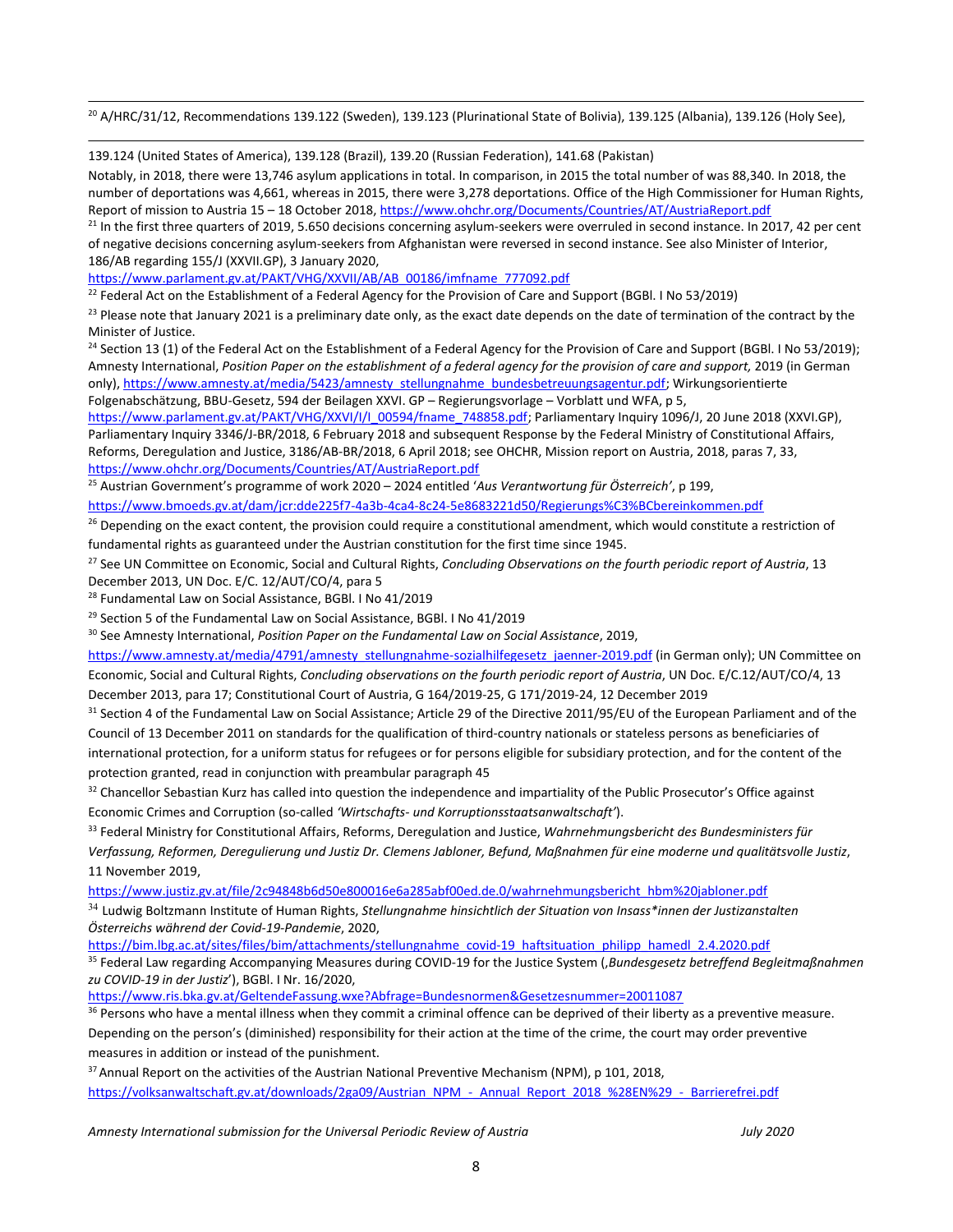<sup>38</sup> Working Group on preventive measures of detention, *Bericht an den Bundesminister für Justiz über die erzielten Ergebnisse*, presented to the Minister of Justice in 2015, p 62,

<https://www.justiz.gv.at/file/2c94848a4b074c31014b3ad6caea0a71.de.0/bericht%20ag%20ma%C3%9Fnahmenvollzug.pdf>

39 Ludwig Boltzmann Institute of Human Rights, *Die ersten 48 Stunden, Beschuldigtenrechte im polizeilichen Ermittlungsverfahren*, 2018, [https://bim.lbg.ac.at/sites/files/bim/attachments/bim\\_die\\_ersten\\_48\\_stunden\\_0.pdf](https://bim.lbg.ac.at/sites/files/bim/attachments/bim_die_ersten_48_stunden_0.pdf)

40 Austrian Ombudsman Board, *Report regarding the Control of the Public Administration*, 2018 (in German only), p 22, <https://volksanwaltschaft.gv.at/downloads/72sag/PB-42-Nachpr%C3%BCfend.pdf>

<sup>41</sup> According to a study by the Austrian Center for Law Enforcement Sciences (ALES) in 2018, around 1,500 complaints were filed against police officials due to alleged ill-treatment. In only seven cases, <sup>a</sup> criminal proceeding was opened. However, none of these seven cases led to <sup>a</sup> conviction of the perpetrator. Austrian Center for Law Enforcement Sciences, *Studie über den Umgang mit*

*Misshandlungsvorwürfen gegen Exekutivbeamte*, 9 February 2018, [https://www.justiz.gv.at/home/strafvollzug/publikationen/ales](https://www.justiz.gv.at/home/strafvollzug/publikationen/ales-studie-ueber-den-umgang-mit-misshandlungsvorwuerfen-gegen-exekutivbeamte~11c.de.html?highlight=true)[studie-ueber-den-umgang-mit-misshandlungsvorwuerfen-gegen-exekutivbeamte~11c.de.html?highlight=true](https://www.justiz.gv.at/home/strafvollzug/publikationen/ales-studie-ueber-den-umgang-mit-misshandlungsvorwuerfen-gegen-exekutivbeamte~11c.de.html?highlight=true)

 $^{42}$  Amnesty International, Submission for the UN Universal Periodic Review of Austria, 23<sup>rd</sup> Session of the UPR Working Group, November *2015*. Index: EUR 13/2189/2015, March 2015, <https://www.amnesty.org/download/Documents/EUR1321892015ENGLISH.pdf> 43 Amnesty International, '*Streik mit Greta – No Future on <sup>a</sup> Dead Planet*', 31 May 2019,

[https://www.amnesty.at/media/6553/amnesty\\_kurzbericht-polizeigewalt-bei-klimademo\\_dezember-2019.pdf](https://www.amnesty.at/media/6553/amnesty_kurzbericht-polizeigewalt-bei-klimademo_dezember-2019.pdf) (in German only). The Administrative Court in Vienna already found in one case that actions by law enforcement officials reached the degree of degrading treatment and, therefore, amounted to <sup>a</sup> violation of Article 3 of the European Convention on Human Rights and affected the human dignity of the person concerned. Der Standard*, Polizeigewalt bei Klimademo: Weitere Amtshandlung teils rechtswidrig*, 14 January 2020, <https://www.derstandard.at/story/2000113298710/polizeigewalt-bei-klima-demo-weitere-amtshandlung-teils-rechtswidrig>.

According to the Minister of Justice, eight police officers are under investigation. However, the proceedings by the Public Prosecutors Office are not concluded, yet, see Minister of Justice, 603/AB regarding 567/J (XXVII. GP), 17 March 2020,

[https://www.parlament.gv.at/PAKT/VHG/XXVII/AB/AB\\_00603/imfname\\_788037.pdf](https://www.parlament.gv.at/PAKT/VHG/XXVII/AB/AB_00603/imfname_788037.pdf). According to the Minster of Interior, five activists filed <sup>a</sup> measures complaint ('Maßnahmenbeschwerde') against police officers before the Administrative Court in Vienna. While an evaluation is envisaged, it has been postponed until the administrative proceedings are closed, see Minister of Interior, 605/AB regarding 566/J (XXVII. P), 17 March 2020, [https://www.parlament.gv.at/PAKT/VHG/XXVII/AB/AB\\_00605/imfname\\_788054.pdf](https://www.parlament.gv.at/PAKT/VHG/XXVII/AB/AB_00605/imfname_788054.pdf).

44 ZARA, Civil Courage & Anti-Racism-Work, *Racism Report*, 2018, p 12f, [https://assets.zara.or.at/download/pdf/ZARA-](https://assets.zara.or.at/download/pdf/ZARA-Rassismus_Report_2018_EN.pdf)[Rassismus\\_Report\\_2018\\_EN.pdf](https://assets.zara.or.at/download/pdf/ZARA-Rassismus_Report_2018_EN.pdf); ZARA, Civil Courage & Anti-Racism-Work, *Racism Report*, 2019,

[https://assets.zara.or.at/download/pdf/ZARA-Rassismus\\_Report\\_2019.pdf](https://assets.zara.or.at/download/pdf/ZARA-Rassismus_Report_2019.pdf); ALES ,*Studie über den Umgang mit Misshandlungsvorwürfen gegen Exekutivbeamte*, 2018, [https://www.justiz.gv.at/home/home/strafvollzug/publikationen/ales-studie-ueber-den-umgang-mit](https://www.justiz.gv.at/home/home/strafvollzug/publikationen/ales-studie-ueber-den-umgang-mit-misshandlungsvorwuerfen-gegen-exekutivbeamte~11c.de.html)[misshandlungsvorwuerfen-gegen-exekutivbeamte~11c.de.html](https://www.justiz.gv.at/home/home/strafvollzug/publikationen/ales-studie-ueber-den-umgang-mit-misshandlungsvorwuerfen-gegen-exekutivbeamte~11c.de.html)

<sup>45</sup> The Directive on safe countries of origin, 2019, considers Armenia, Benin, Senegal and Ukraine as safe countries of origin, [https://www.ris.bka.gv.at/NormDokument.wxe?Abfrage=Bundesnormen&Gesetzesnummer=20006306&FassungVom=2019-11-08&Arti](https://www.ris.bka.gv.at/NormDokument.wxe?Abfrage=Bundesnormen&Gesetzesnummer=20006306&FassungVom=2019-11-08&Artikel=&Paragraf=1&Anlage=&Uebergangsrecht) [kel=&Paragraf=1&Anlage=&Uebergangsrecht](https://www.ris.bka.gv.at/NormDokument.wxe?Abfrage=Bundesnormen&Gesetzesnummer=20006306&FassungVom=2019-11-08&Artikel=&Paragraf=1&Anlage=&Uebergangsrecht)=. In 2018, there were 13,746 asylum applications in total. In comparison, in 2015, the total number was 88,340. In 2018, the number of deportations was 4,661, whereas in 2015, there were 3,278. OHCHR, Report of mission to Austria 15 – 18 October 2018, <https://www.ohchr.org/Documents/Countries/AT/AustriaReport.pdf>

<sup>46</sup> According to the Ministry of Interior, more than 200 individuals were deported to Afghanistan in the first nine months of 2019. In comparison, 168 persons were deported to Afghanistan in 2018. In 2016, there were two deportations to Afghanistan.

 $^{47}$  Because of the poor housing conditions and remote location of the facility, in June 2019, asylum seekers accommodated in the return centre in Fieberbrunn, Tyrol, went on <sup>a</sup> 46-day hunger strike to protest.

<sup>48</sup> The report of the inquiry for instance recommended that families with children at school age are no longer to be accommodated in the return centre of Fieberbrunn, Tyrol. This recommendation enjoyed immediate effect. Other recommendations, such as social workers at the facility are still under consideration. Federal Ministry of Interior, *Menschenrechtliche Prüfung der*

*Rückkehrberatungseinrichtung (RÜBE): Empfehlungen*, 2019, [https://www.bmi.gv.at/bmi\\_documents/2380.pdf](https://www.bmi.gv.at/bmi_documents/2380.pdf)

<sup>49</sup> Article 10 of the UN Convention on the Rights of the Child and Article 8 of the European Convention of Human Rights; Council of Europe, Issue Paper *"Realising the right to family reunification of refugees in Europe"*, 2017, [https://rm.coe.int/prems-052917-gbr-1700](https://rm.coe.int/prems-052917-gbr-1700-realising-refugees-160x240-web/1680724ba0) [realising-refugees-160x240-web/1680724ba0](https://rm.coe.int/prems-052917-gbr-1700-realising-refugees-160x240-web/1680724ba0); see UN Committee on the Elimination of Discrimination against Women, Concluding Observations: Austria, UN Doc. CEDAW/C/AUT/CO/9, 30 July 2019, para 42; UNHCR.*UNHCR-Empfehlungen zu den Themen Flucht und Asyl in Österreich*, 2019, <sup>p</sup> 7f, [https://www.unhcr.org/dach/wp-](https://www.unhcr.org/dach/wp-content/uploads/sites/27/2019/08/AT_UNHCR_Empfehlungen_Regierung_2019.pdf)

[content/uploads/sites/27/2019/08/AT\\_UNHCR\\_Empfehlungen\\_Regierung\\_2019.pdf](https://www.unhcr.org/dach/wp-content/uploads/sites/27/2019/08/AT_UNHCR_Empfehlungen_Regierung_2019.pdf)